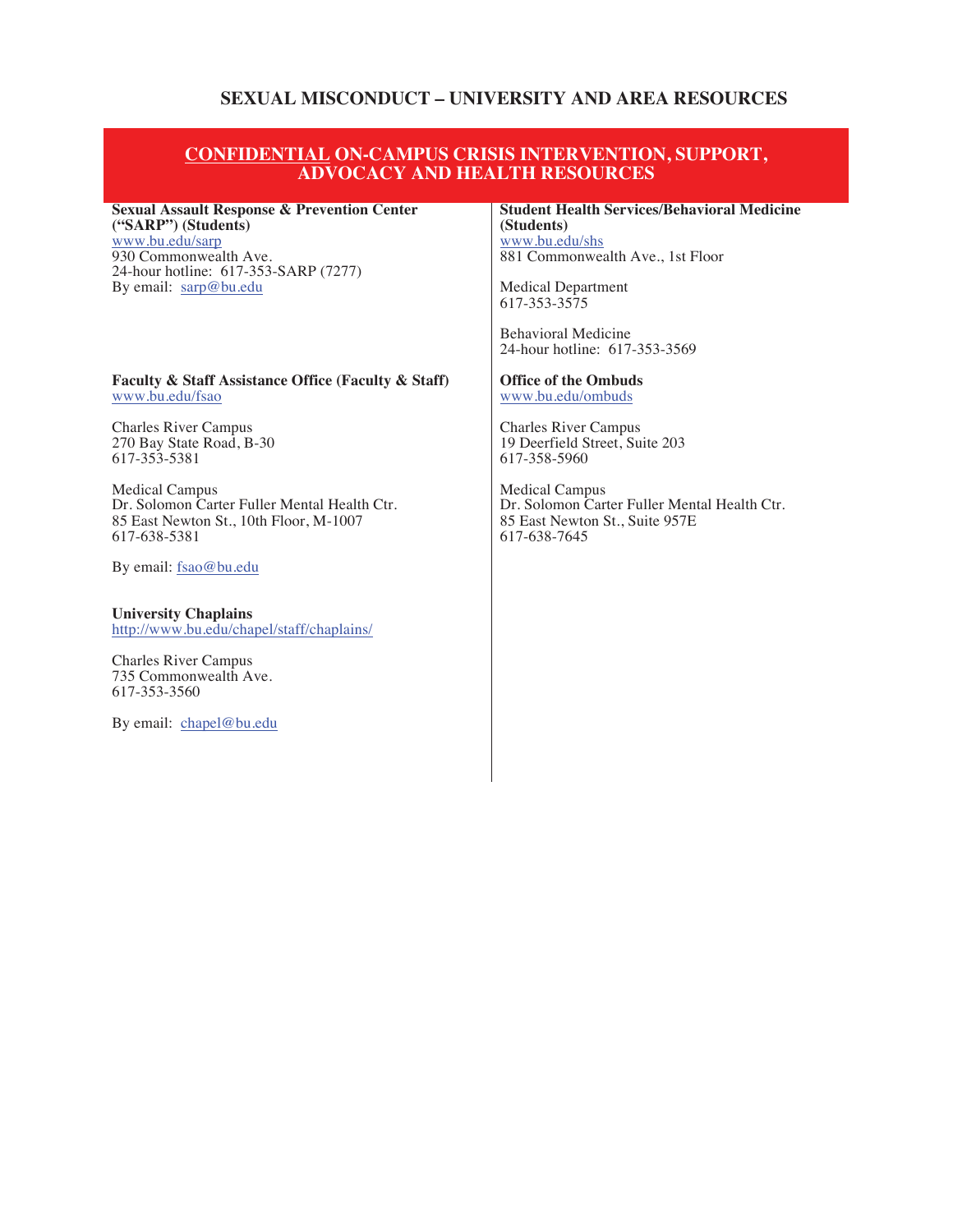# **NON-CONFIDENTIAL CAMPUS RESOURCES**

### **University Title IX Coordinator**

http://www.bu.edu/eoo/title-ix-2/ 19 Deerfield Street, 2nd Floor 617-353-9286 By email: krandall@bu.edu

**Deputy Title IX Coordinators**, contact information available here.

**Dean of Students Office (Students)**  www.bu.edu/dos/ George Sherman Union, 3rd Floor 775 Commonwealth Ave. 617-353-4126

### **Equal Opportunity Office (Faculty & Staff)**

www.bu.edu/eoo 19 Deerfield Street, 2nd Floor 617-353-9286 By email: eoo@bu.edu

#### **Boston University Police Department**

www.bu.edu/police/ 32 Harry Agganis Way In an emergency: 617-353-2121 Detective Unit: 617-353-3436

**Office of Judicial Affairs (Students)**  www.bu.edu/dos/ja/ 19 Deerfield Street, 3rd Floor 617-358-0700

### **Human Resources (Faculty & Staff)**  www.bu.edu/hr

Charles River Campus 25 Buick Street, 2nd Floor 617-353-2380

Medical Campus 801 Massachusetts Avenue Crosstown Center Building, Suite 400 617-638-4610

## **OFF-CAMPUS COUNSELING AND ADVOCACY RESOURCES**

**Boston Area Rape Crisis Center ("BARCC")**  www.barcc.org 617-492-RAPE (7273) 800-841-8371

Boston Office 989 Commonwealth Avenue Boston, MA 02215

Cambridge Office 99 Bishop Allen Drive Cambridge, MA 02139

#### **Victim Rights Law Center ("VRLC")**  www.victimrights.org/

115 Broad Street, 3rd Floor Boston, MA 02110 617-399-6720, x19

**GLBTQ Domestic Violence Project**  www.glbtqdvp.org 955 Massachusetts Avenue, PMB 131 Cambridge, MA 02139 800-832-1901

**Fenway Health Violence Recovery Program**  www.fenwayhealth.org/ Ansin Building 1340 Boylston Street Boston, MA 02215 617-927-6250 800-834-3242 After 5:00 pm or on the weekends, call 877-785-2020

# **OFF-CAMPUS LAW ENFORCEMENT RESOURCES**

**Brookline Police Department** – 911 www.brooklinepolice.com

Brookline Police Detective Bureau 617-730-2244

**Boston Police Department** – 911 www.bpdnews.com

Boston Police Sexual Assault Unit 617-343-4400